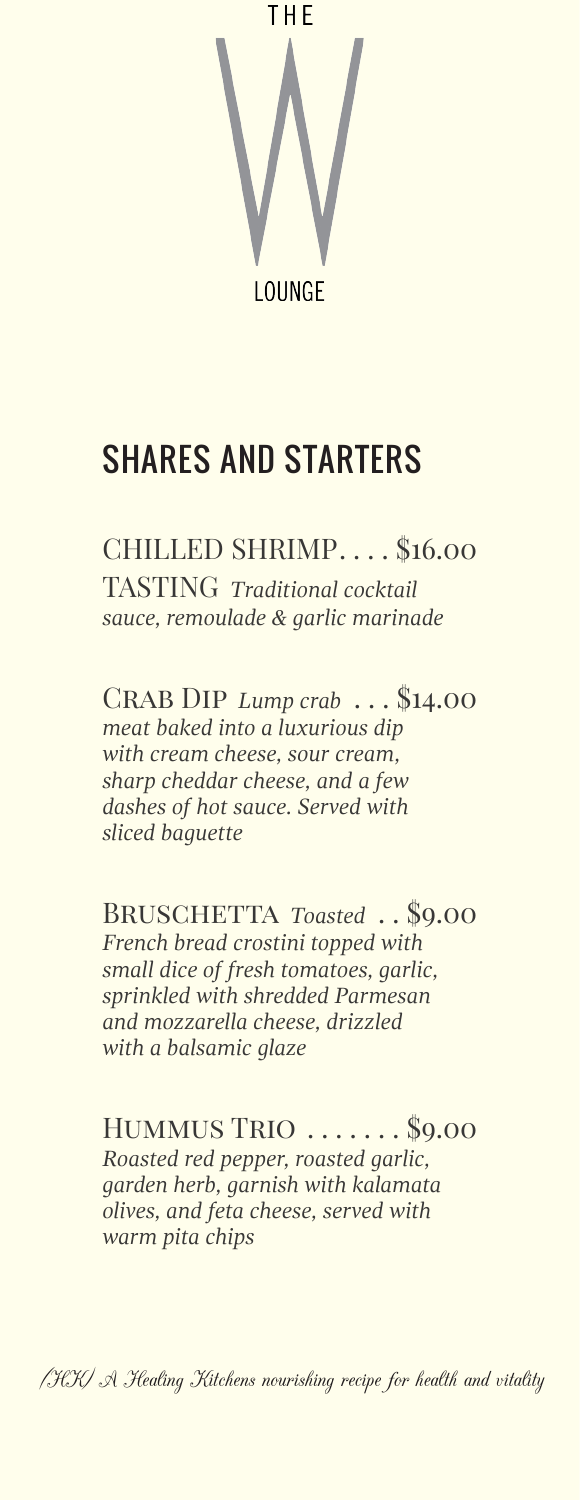# SALADS AND **SANDWICHES**

GROUPER . . . . . . . . . MARKET

Sandwich *Grilled, or Blackened fresh grouper, avocado, romaine lettuce, tomato, red onion on a pretzel bun*

Grass-Fed . . . . . . . . . \$18.00

Burger (HK) *Grass-fed beef burger grilled to perfection served with caramelized onions, crispy shiitake mushrooms, truffle aioli, lettuce, and tomato, served on a brioche bun*

California. . . . . . . . . \$18.00

Turkey Burger (HK) *Quarter pound flame-grilled turkey burger topped with sliced avocado, sweet red peppers, and tomatoes, served on a brioche bun*

### Flatbread - Your . . \$16.00

Way *Pick a sauce - marinara or pesto - next - choose any or all pepperoni, sausage, grilled chicken, mushrooms, peppers, onions, sliced tomatoes, fresh basil, mozzarella, or shaved Asiago cheese*

#### Balsamic Chicken \$17.00 and Pistachio Salad

(HK) *Grilled marinated chicken breast served atop baby greens, garnished with Feta cheese, tomatoes, strawberries, pistachios, and finished with balsamic vinaigrette*

Cobb Salad *Grilled* . . . \$17.00 *chicken breast, bacon, tomato, avocado and shredded cheddar and jack cheese over salad greens*

> Thoroughly cooking meats, poultry, seafood, shellfish, and eggs reduces the risk of foodborne illness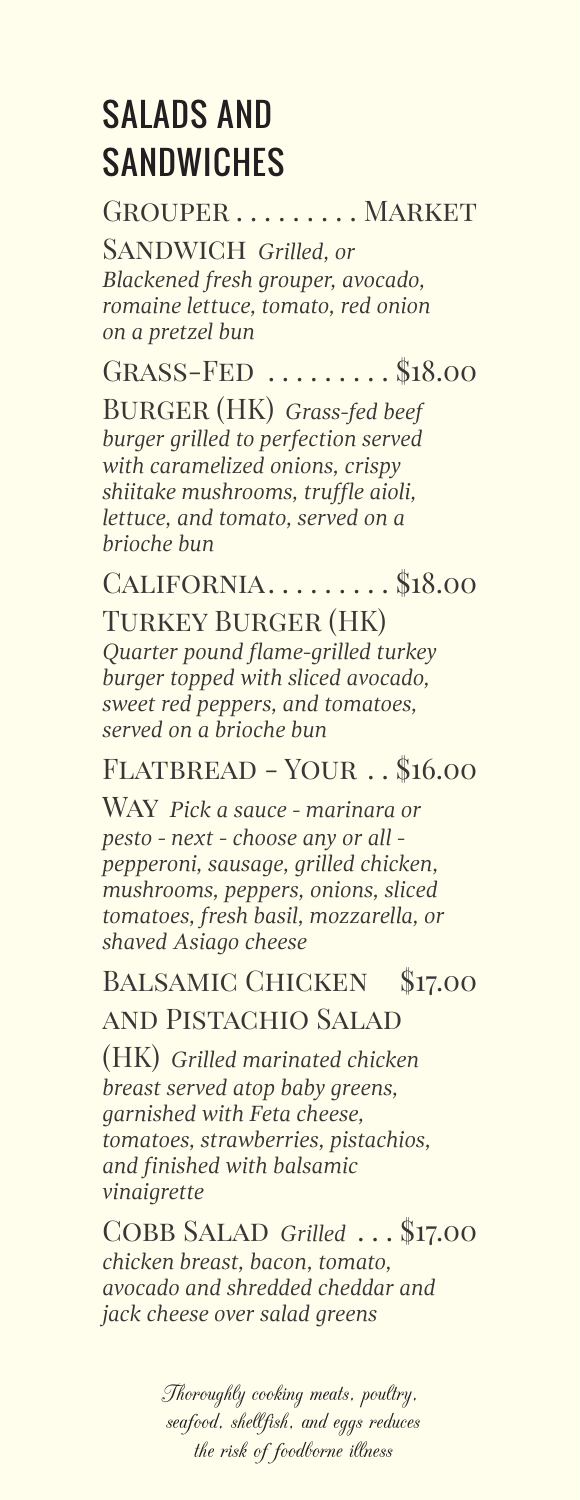

# COCKTAILS

Palms Bloody Mary *Spiced* \$12.00 *tomato juice & Stolichnaya vodka, glass rimmed with Old Bay and served with a shrimp and avocado garnish*

Orange Crush *Fresh orange* . . . \$12.00 *juice, vodka, and triple sec*

Mojito *Rum, fresh mint, simple* . . . . \$12.00 *syrup, fresh lime juice, club soda*

MARGARITA Tequila, fresh lime . . . \$12.00 *juice, triple sec, simple syrup*

Kentucky Mule *Bourbon,* . . . . \$12.00 *spicy ginger beer, lime juice, mint sprigs*

WHISKEY SOUR Bourbon, lemon \$12.00 *juice, a teaspoon of sugar served on the rocks with a cherry*

## WINF BY THE GLASS

WHITE: . . . . . . . . . . \$11.00 TO \$17.00

CMS WHITE, HEDGE FAMILY **ESTATE** 

Chardonnay, Woodward **CANYON** 

Rose, Seven Hills